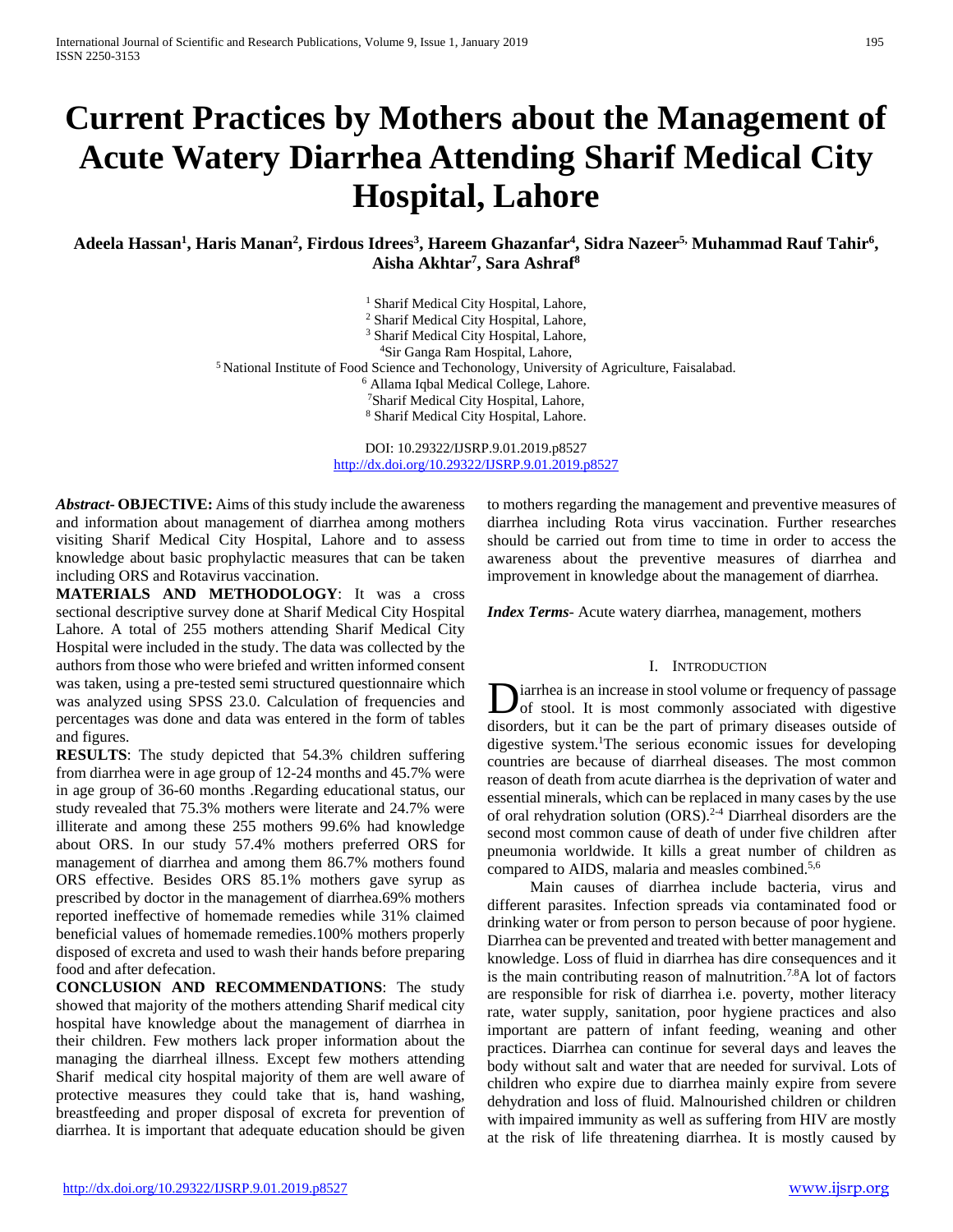contaminated food and water sources. Globally, 780 million individuals are deprived of improved drinking water and 2.5 billion are deprived of improved sanitation. Infectious diarrhea is widespread in developing countries.

 In developing countries, diarrhea is the second major cause of child morbidity and mortality. It is concluded that there are 2.5 billion diarrheal episodes and 1.5 million deaths in children underfive years of age per annum. This estimates 21% of all the deaths occuring in developing countries and the number is really high uptil now which is not acceptable.<sup>9,10</sup> Diarrhea kills young children more the any other diseases.

 According to World Health Organization (WHO), the mortality rate of less than 5 years of age is 87/1000 in Pakistan and diarrhea is the second major etiology after acute respiratory infection.11In a survey conducted among less than 3 years of age in Sindh, Pakistan prevalence of diarrhea was found as 51%.12

 Globally, In developing countries an estimated 13,000 million of diarrheal episodes with 3.2 million deaths occur in children per annum. 80% of these deaths include in children under 2 years of age. 95 than 3 times per year. This study also supports under five deaths at 35% of mortality rate.<sup>9</sup>% of all deaths (200,000) in infants and 23-30% in children less than five age group children and account for 15% of all pediatric deaths.<sup>13</sup>

 It is among these communicable diseases which is both preventable and curable. Early and correct identification of disease plays a key role in reducing mortality. Major steps to prevent diarrhea including safe drinking water, use of improved sanitation and hand washing with soap can decrease the risk. Diarrhea can be managed with clean waters solutions, sugar and salt and with zinc tablets.

 As It is universal phenomenon in our communities that the mothers are the first contact for these children in case of any ailment. It has been observed that many faulty, baseless practices exist among the mothers regarding the management of different common health problems. In case of diarrhea specially which is very common among the children less than 5 years of age. It has been observed that they use inappropriate ORS composition either making it too strong or too dilute which has its own harmful effects making the situation much worse. Some mothers especially in rural communities, they use spurious and homemade medicines for treating the diarrhea. Similarly use of the dried leaves i.e. jamun, they are also used to treat the diarrheal episodes. These harmful practices beliefs and customs which are existing in the communities make the situation even grimmer.

 Finally some mothers, they even seek health advice from nonsense spiritual healers that ultimately leads to increase the morbidity. Keeping in view the above mentioned factors it is pertinent to study the current practices by mother of diarrheas among children in rural setup.

## II. MATERIALS AND METHODS

#### **STUDY DESIGN**

It was a descriptive cross sectional epidemiological study.

#### **SETTING:**

 The place of study was Sharif Medical City Hospital (SMCH) Lahore. There is a huge catchment area around hospital. The hospital has 300 beds. It provides general medical care, accident and emergency services, pediatric and neonatal intensive care unit. It has burn center, trauma center and radiology department which include the facility of CT scan. It also has well established nephrology and neurology departments. It also provides surgeries for accident cases**.**

#### **DURATION OS STUDY:**

 The study was conducted in month after the approval of synopsis from April to May in 2017.

#### **SAMPLING TECHNIQUE**

The sampling technique was non-probability purposive.

#### **SAMPLE SELECTION: INCLUSION CRITERIA**:

- 1. All age groups.
- 2. Mothers visiting SMCH after giving informed consent.

#### **EXCLUSION CRITERIA**

1. Unwilling Mothers

#### **DATA COLLECTION PROCEDURE**

 A semi-structured survey questionnaire was made and finalized after pre testing containing both closed and open ended questions. The researcher visited Sharif Medical City Hospital and interviewed mothers of children under 5years of age.

#### **DATA ANALYSIS:**

 Data analysis was done through computer software SPSS (Statistical Package for Social Science) version 23.The data was cleaned clearly and statistically analyzed by same software. The frequencies and percentage were calculated and data was entered in the form of table**s** and diagrams.

#### **ETHICAL CONSIDERATION**:

 The permission from ethical community of Sharif Medical & Dental College was obtained before proceeding for the study. Confidentiality of data was maintained.

III. RESULTS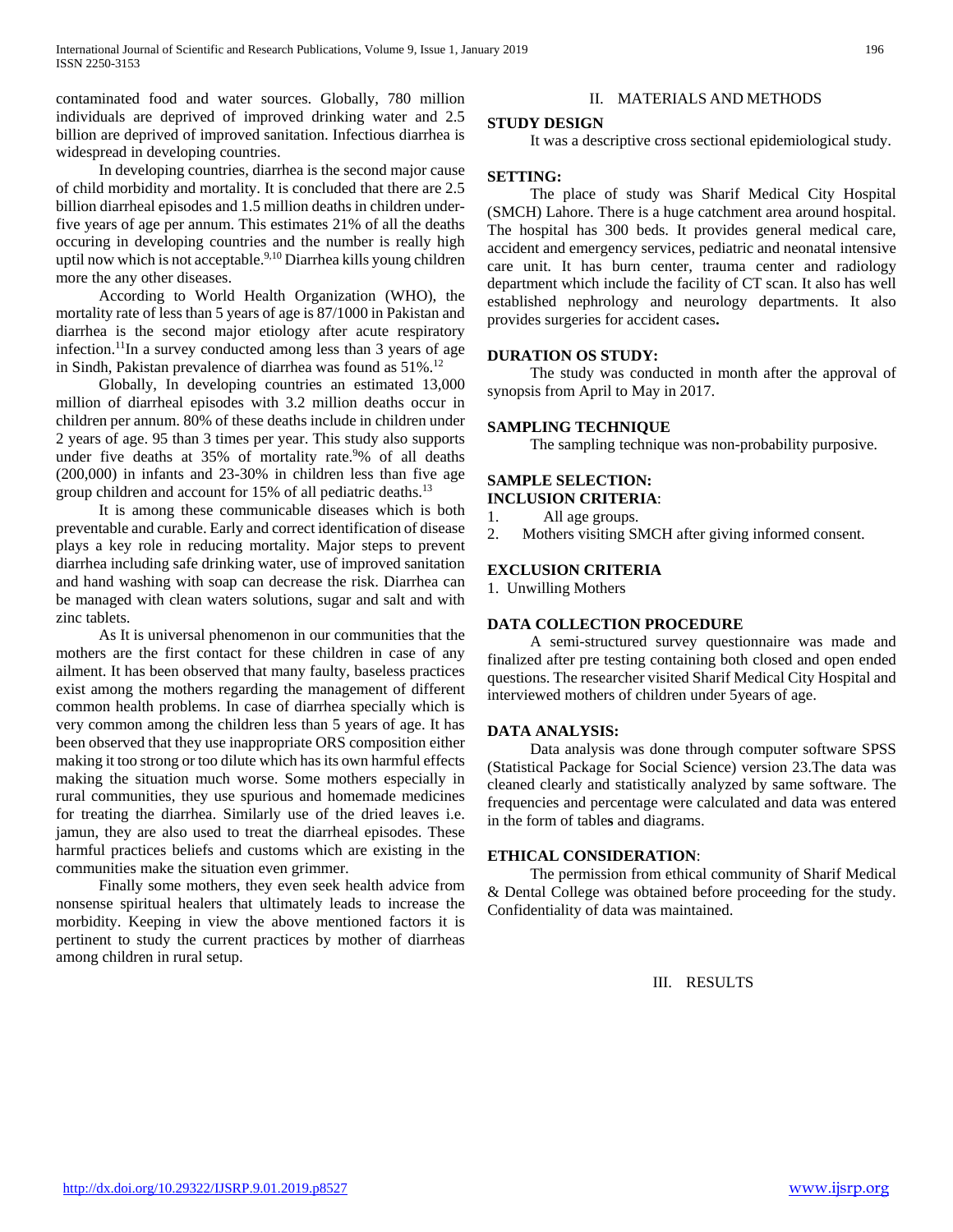## **Table 1**

# **FREQUENCY OF DISTRIBUTION ACCORDING TO AGE OF MOTHER n = 255**

|             | Frequency | Percentage |  |
|-------------|-----------|------------|--|
| below $209$ |           | 3.5        |  |
| $21 - 25$   | 57        | 22.4       |  |
| $26-30$     | 107       | 42.0       |  |
| $31 - 35$   | 63        | 24.7       |  |
| $36-40$     | 19        | 7.5        |  |
| Total       | 255       | 100.0      |  |

This table demonstrates that among 255 mothers in SMC 9(3.5%) were below 20, 57(22.4%) were 21-25 years of age, 107(42%) were 26-30 years of age, 63(24.7%) were 31-35 years of age, 19(7.5%) were 36-40 years old**.(Figure.1)**





# **FREQUENCY OF DISTRIBUTION ACCORDING TO EDUCATIONAL STATUS OF MOTHER**

|                    | Frequency | Percent |
|--------------------|-----------|---------|
| above intermediate | - 71      | 27.7    |
| intermediate       | 42        | 16.4    |
| matric             | 52        | 20.3    |
| illiterate         | 63        | 24.6    |
| primary            | 28        | 10.9    |
| Total              | 256       | 100.0   |

This table demonstrates that 71(27.7%) mothers were above intermediate, 42(16.4%)mothers were intermediate,52(20.3%)mothers were matric,28(10.9%)mothers were primary and 63(24.6%)mothers were uneducated**.(Figure.2)**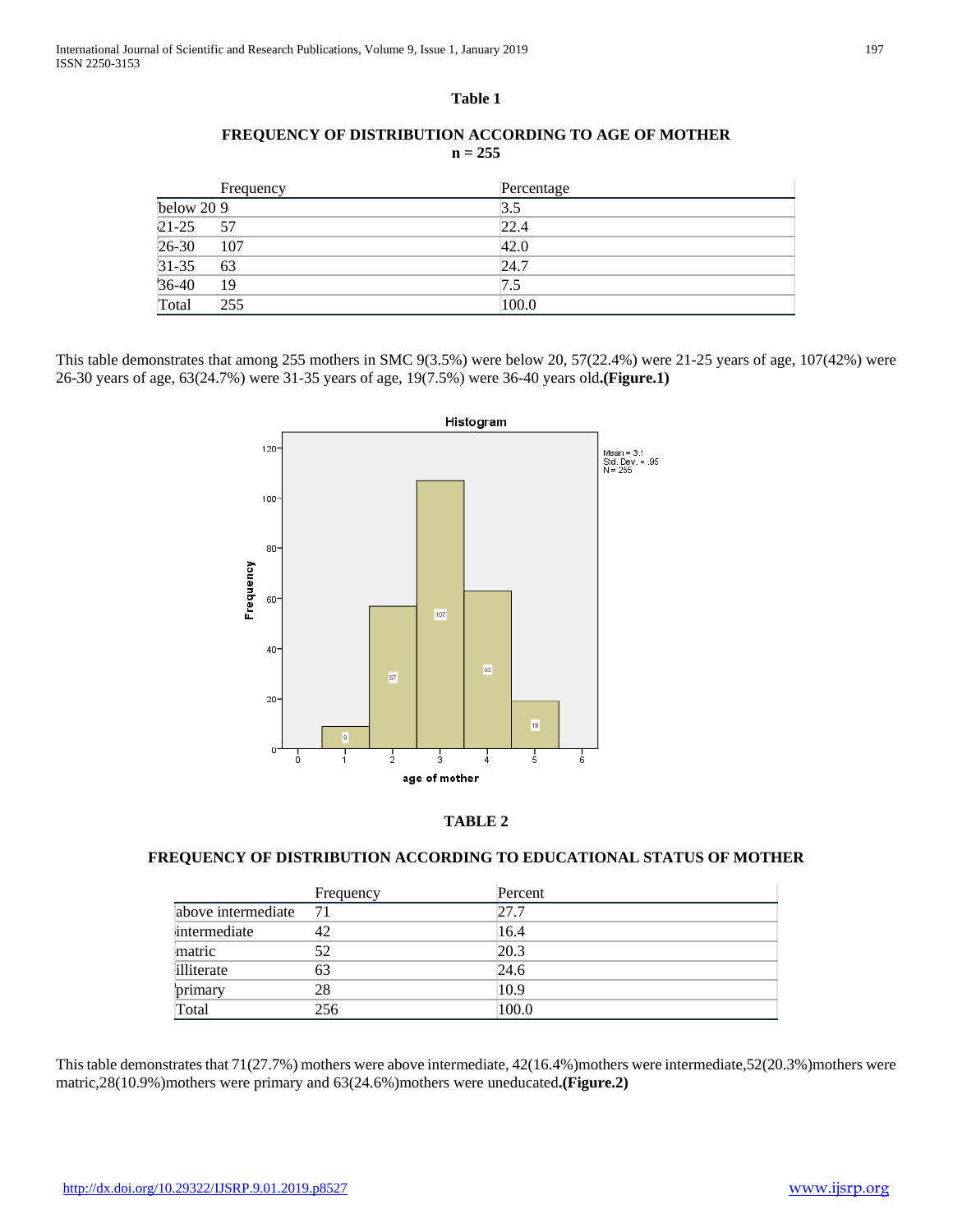#### educational status of respondents



**Figure.2 Pie chart shows the educational status of mothers.**

## **TABLE 3**

## **FREQUENCY OF DISTRIBUTION ACCORDING TO LOCAL NAME OF DIARRHEA**

| Local names for |           |         |  |
|-----------------|-----------|---------|--|
| diarrhea        | Frequency | Percent |  |
| dast            |           | 9.8     |  |
| diarrhea        |           | 2.3     |  |
| loose motion    | 171       | 66.8    |  |
| pechyas         | 12        | 4.7     |  |
| potiyan         | 42        | 16.4    |  |
| Total           | 256       | 100.0   |  |

This table demonstrates that 25(9.8%) mothers called it Dast, (2.3%)mothers called it Diarrhea,171(66.8%)called it Loose Motion,12(4.7%) called it Pechyas,42(16.4%) called it Potiyan**.(Figure.3)**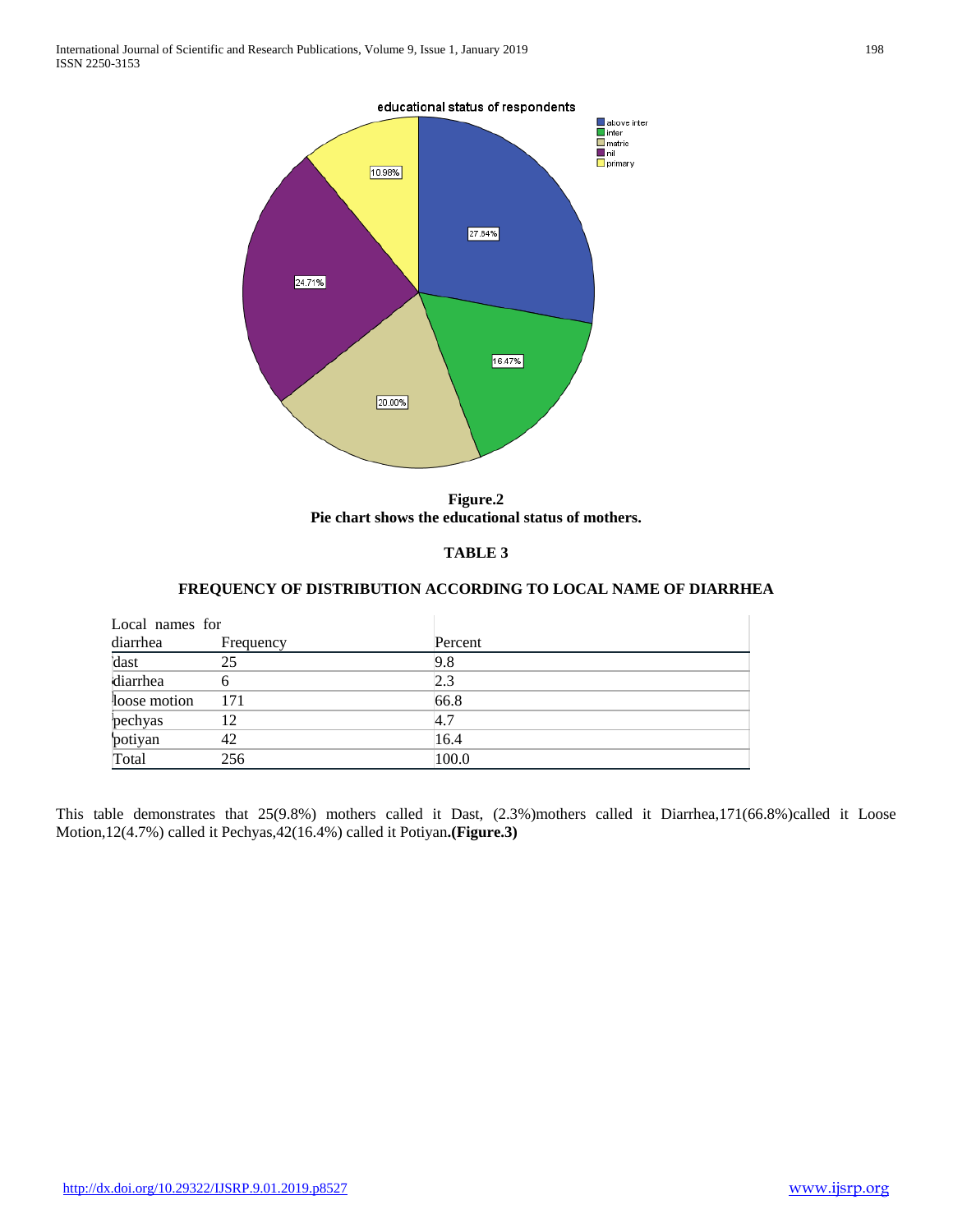

**Figure.3 Pie chart shows percentage of local names used for diarrhea**.

**TABLE 4 FREQUENCY OF DISTRIBUTION OF DIARRHEA ACCORDING TO AGE OF CHILD**

| Age of child | Frequency | Percent |  |
|--------------|-----------|---------|--|
|              | 50        | 19.5    |  |
| ١2           | 67        | 26.2    |  |
|              | 66        | 25.8    |  |
|              | 40        | 15.6    |  |
|              | 33        | 12.9    |  |
| Total        | 256       | 100.0   |  |

This table demonstrates that 50(19.5%)of children were of age 1 year,67(26.2%) children were of age 2 years,66(25.8%) children were of age 3 years,40(15.6%)children were of age 4 years,33(12.9%)children were of age 5 years**.**

## **TABLE 5 FREQUENCY OF DISTRIBUTION ACCORDING TO MANAGEMENT OF DIARRHEA**

| Management of diarrhea | Frequency | Percent |  |
|------------------------|-----------|---------|--|
| <b>ORS</b>             | 47        | 57.4    |  |
| Home-made remedies     |           | 4.7     |  |
| Medication             |           | 18.4    |  |
| Hospitalization        |           | 18.8    |  |
| 'Total                 | 255       | 99.6    |  |

This figure demonstrates that 147(57.4%) mothers use ORS, 12(4.7%) mothers used Home-made remedies, 47(18.4%)mothers used Medication,48(18.8.%) mothers Hospitalize their children.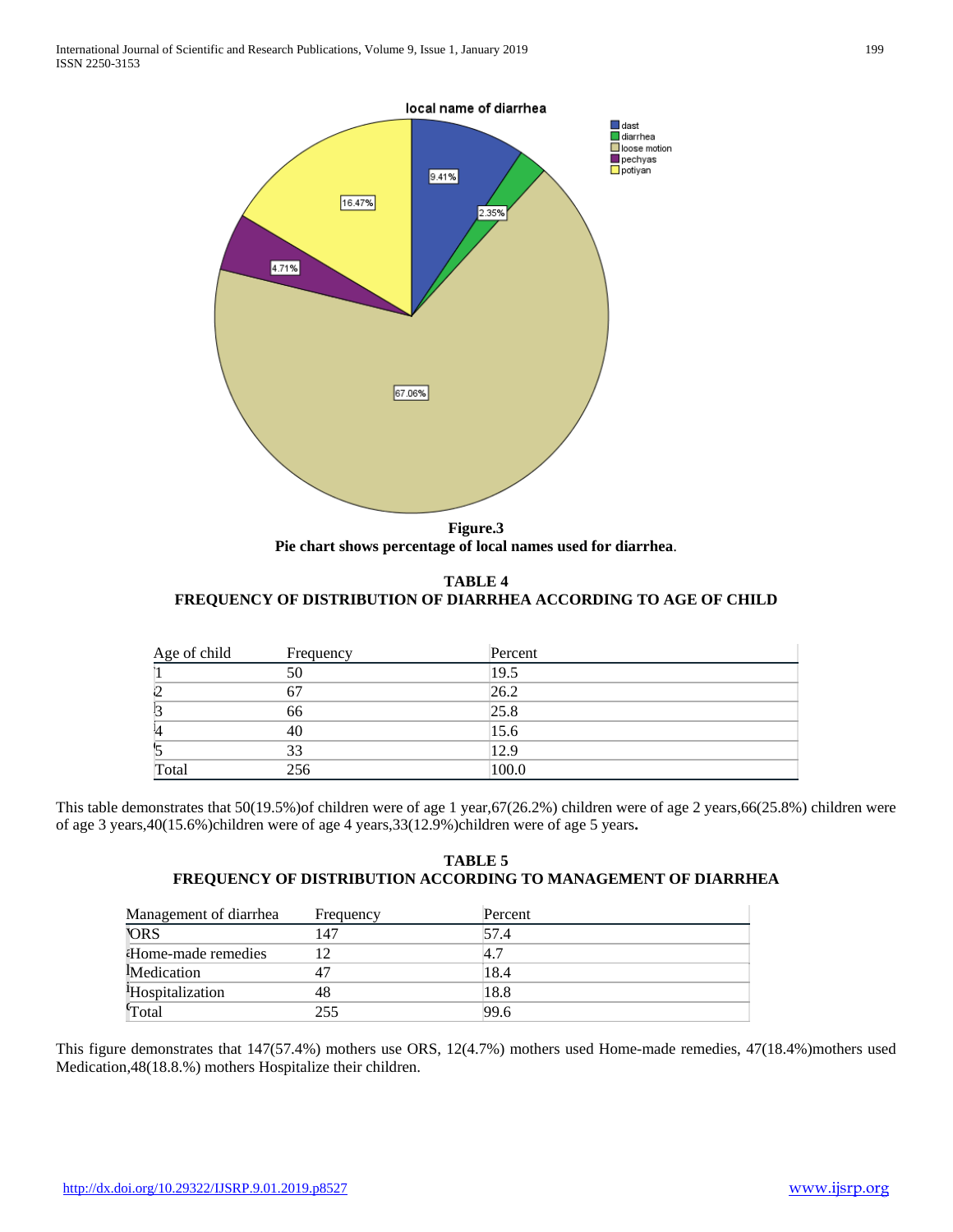#### **TABLE 6 FREQUENCY OF DISTRIBUTION ACCORDING TO KNOWLEDGE ABOUT ORS**

| Knowledge about ORS | Frequency         | Percent |
|---------------------|-------------------|---------|
| nil                 |                   | .4      |
| Rehydration         | 117               | 45.7    |
| Rehydration         | , electrolyte 138 | 53.90   |
| balance             |                   |         |
| Total               | 256               | 100.0   |

## **TABLE 7**

# **FREQUENCY OF DISTRIBUTION ACCORDING TO FORM OF ORS GIVEN TO CHILD**

| Form of ORS   | Frequency | Percent |
|---------------|-----------|---------|
| <b>packet</b> | 206       | 80.5    |
| liquid        | 33        | 12.9    |
| Total         | 239       | 93.4    |

This table shows that 206(80.5%) mothers used ORS which is in Packet form and 33(12.9%) mothers used ORS which is available in Liquid form**.**

# **TABLE 8 FREQUENCY OF DISTRIBUTION ACCORDING TO SOURCE OF INFORMATION FOR PREPARING ORS**

| Source of information Frequency |     | Percent |
|---------------------------------|-----|---------|
| media                           |     | 1.2     |
| doctor                          | 187 | 73.0    |
| <i>l</i> <sub>relatives</sub>   |     | 12.1    |
| written on packet               | 16  | 6.3     |
| 'Total                          | 237 | 92.6    |

This frequency table shows that Media is the source of information for preparing ORS for 3(1.2%) mothers, Doctors for 187(73.0%) mothers, Relatives for 31(12.1%) mothers and 16(6.3%) mothers used method written on Packet.

## **TABLE 9 FREQUENCY OF DISTRIBUTION ACCORDING TO EFFECTIVENESS OF ORS**

| <b>Effectiveness of ORS Frequency</b> |     | Percent |  |
|---------------------------------------|-----|---------|--|
| yes                                   | 222 | 86.7    |  |
| no                                    |     | 5.9     |  |
| Total                                 | 237 | 92.6    |  |
|                                       |     |         |  |
|                                       |     |         |  |

This table shows that ORS is effective for 222(86.7%) children and 15(5.9%) children have no effect of ORS.

# **TABLE 10 FREQUENCY OF DISTRIBUTION ACCORDING TO TYPE OF MEDICINE GIVEN**

| Type of medicines given | Frequency | Percent |  |
|-------------------------|-----------|---------|--|
| antibiotics             | 14        | 5.5     |  |
| homeopathic             |           | 0.4     |  |
| I/V fluid               |           |         |  |
| nil                     | 16        | 6.3     |  |
| <b>syrup</b>            | 217       | 85.1    |  |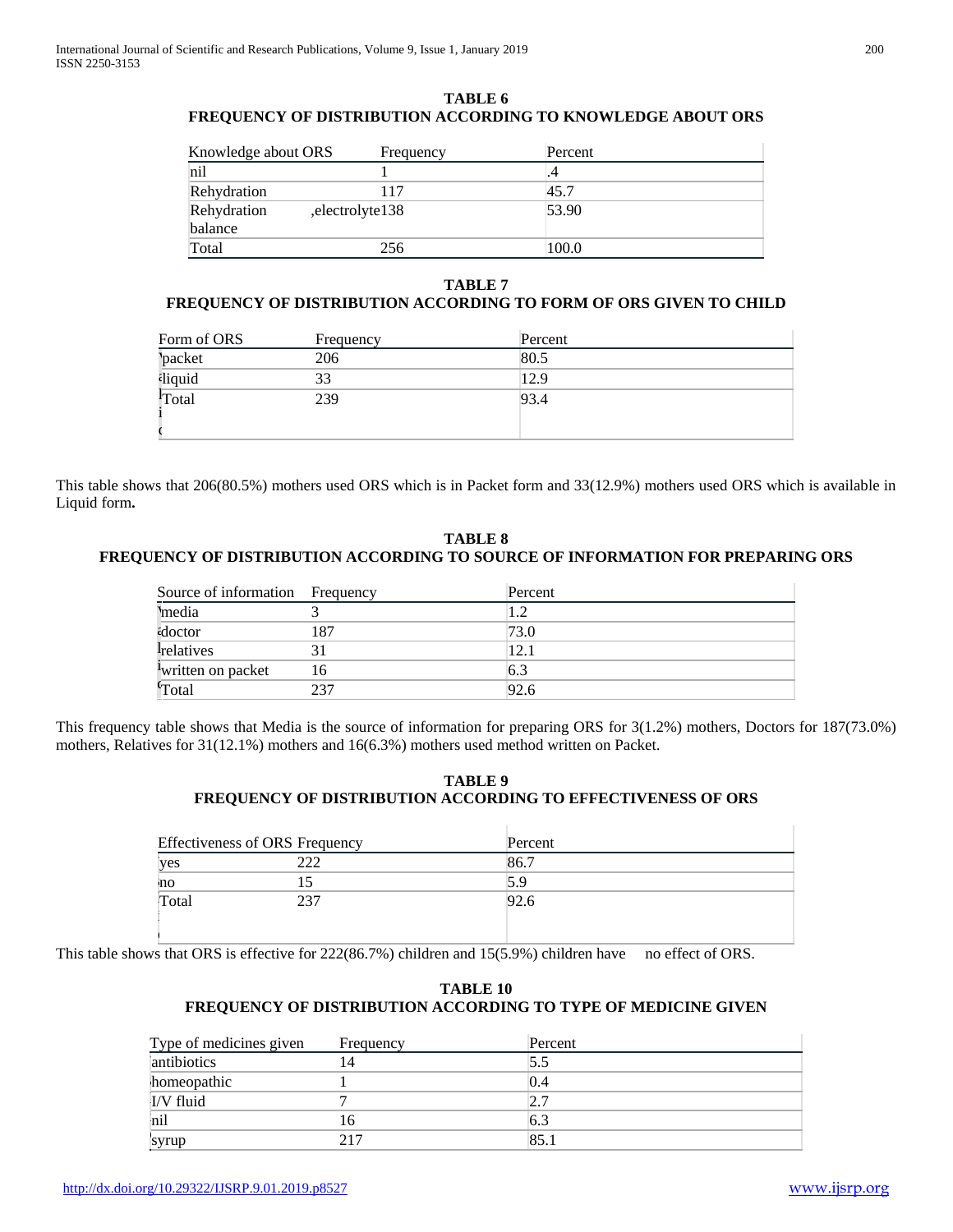| $\sim$ | --<br>- |  |
|--------|---------|--|
|        |         |  |

This table shows that 14(5.5%) mothers used Antibiotics, 1(0.4%) mothers used Homeopathic medicines, 7(2.7%) mothers used I/V fluids, 217(85.1%) mothers used Syrup for the management of diarrhea in their children.

# **TABLE 11 FREQUENCY OF DISTRIBUTION ACCORDING TO EFFECTIVENESS OF MEDICINE**

| Effectiveness | of        |         |  |
|---------------|-----------|---------|--|
| Medicine      | Frequency | Percent |  |
| yes           | 228       | 89.4    |  |
| no            | 27        | 10.6    |  |
| Total         | 255       | 100.0   |  |
|               |           |         |  |

This table shows that Medicine given to children is effective for 228(89.4%) children and has no effect on 27(10.6%) children.

#### **TABLE 12 FREQUENCY OF DISTRIBUTION ACCORDING TO SOURCE OF INFORMATION FOR PREPRATION OF HOME MADE REMEDIES**

| Source of information for home |           |         |  |
|--------------------------------|-----------|---------|--|
| made remedies                  | Frequency | Percent |  |
| media                          |           |         |  |
| community                      |           | 18.4    |  |
| mothermother in law            | 34        | 13.3    |  |
| nil                            | 173       | 67.8    |  |
| Total                          | 255       | 100.0   |  |

This table demonstrates that source of information for preparing Home-made remedies in 1(.4%) mothers is Media, 47(18.4%) mothers is Community, 34(13.3%) mothers is Mother /Mother in law, 173(67.8%) did not use any home-made remedy.

# **TABLE 13 FREQUENCY OF DISTRIBUTION ACCORDING TO EFFECTIVENESS OF HOME MADE REMEDIES**

| Effectiveness of home |           |         |  |
|-----------------------|-----------|---------|--|
| made remedies         | Frequency | Percent |  |
| yes                   | 79        | 31.0    |  |
| mo                    | 176       | 69.0    |  |
| Total                 | 255       | 100.0   |  |
|                       |           |         |  |
|                       |           |         |  |

This table shows that Home-made remedies were effective for 79(31.0%) children and have no effect on 176(69.0%) children.

# **TABLE 14 FREQUENCY OF DISTRIBUTION ACCORDING TO SYMPTOMS THAT LEADS CHILD TO HOSPITAL**

| Symptoms that leads              | to        |         |  |
|----------------------------------|-----------|---------|--|
| Hospital                         | Frequency | Percent |  |
| repeated episode of diarrhea 107 |           | 42.0    |  |
| Vomiting, dehydration, 109       |           | 42.7    |  |
| repeated episode of diarrhea     |           |         |  |
| [Weakness, fever .abdominal39]   |           | 15.3    |  |
| pain                             |           |         |  |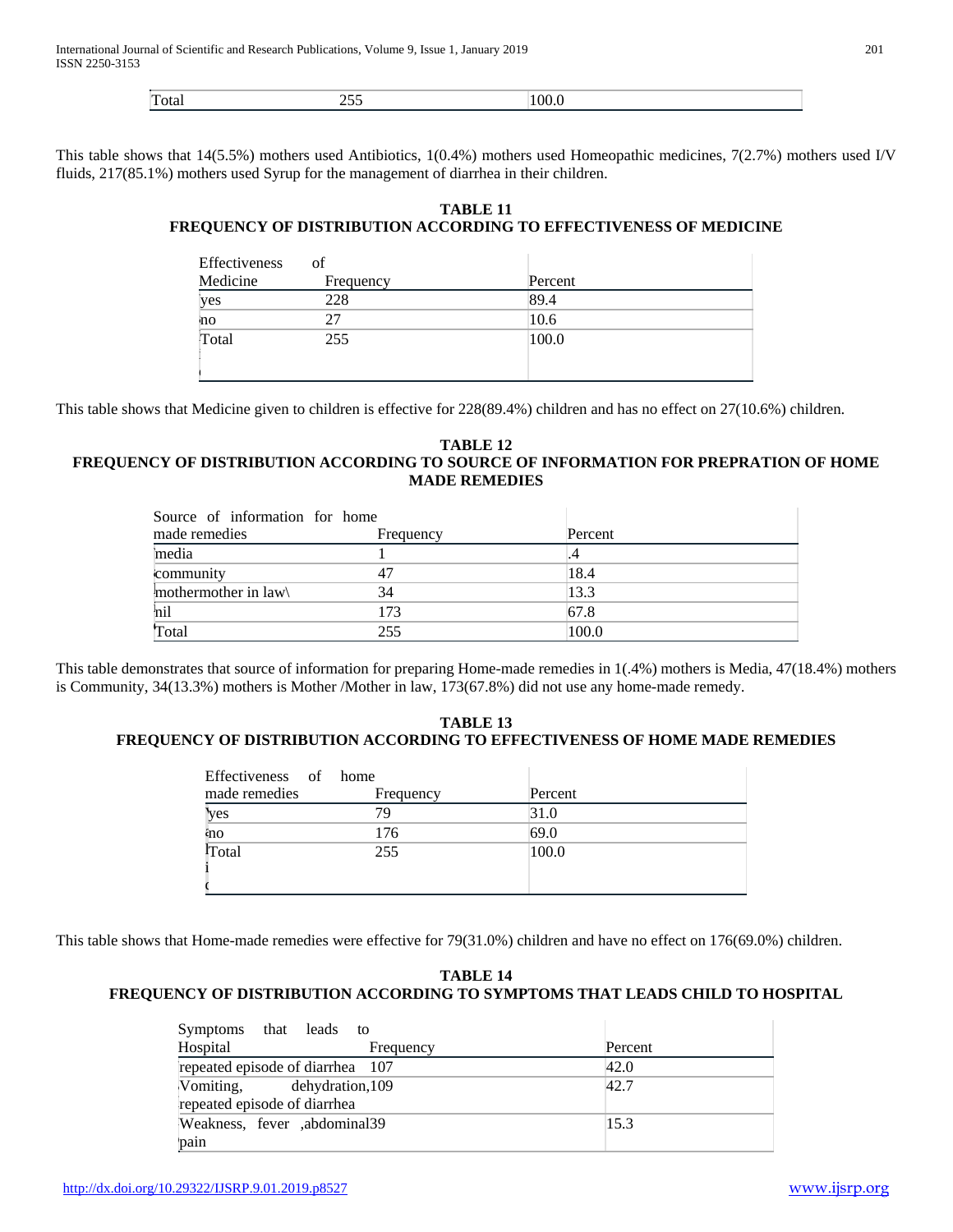| 10C<br>1 otal<br>$\overline{\phantom{a}}$<br>__ |
|-------------------------------------------------|
|-------------------------------------------------|

**This table demonstrates that frequency of distribution according to symptoms that leads mothers to take their children to hospital.**

# **TABLE 15 FREQUENCY OF DISTRIBUTION ACCORDING TO CONTINUATION OF BREASTFEEDING**

| Breastfeeding | Frequency | Percent |
|---------------|-----------|---------|
| yes           | 70        | 66.7    |
| no            | 85        | 33.3    |
| Total         | 255       | 100.0   |
|               |           |         |
|               |           |         |

This table shows that 170(66.7%) mother continued breastfeeding to their chidren and 85(33.3%) mothers did not continued.

# **TABLE 16 FREQUENCY OF DISTRIBUTION ACCORDING TO FORM OF FOOD GIVEN TO CHILD**

| Form of food | Frequency | Percent |
|--------------|-----------|---------|
| liquid       | 96        | 37.6    |
| solid        | 158       | 62.0    |
| Total        | 254       | 99.6    |
|              |           |         |

This table shows that 96(37.6%) mothers give liquid food to their children and 158(62.0%) mothers give solid food to their children.

## **TABLE 17 FREQUENCY OF DISTRIBUTION ACCORDING TO AGGRAVATING FACTOR**

| Aggravating factors for<br>diarrhea | Frequency | Percent |
|-------------------------------------|-----------|---------|
| yes                                 | 114       | 44.7    |
| no                                  | 140       | 54.9    |
| Total                               | 255       | 100.0   |

This table shows that aggravating factor is positive for 114(44.7%) and negative for 140(54.9%).

#### IV. DISCUSSION

 The present study "CURRENT PRACTICES BY MOTHERS ABOUT THE MANAGEMENT OF ACUTE WATERY DIARRHEA ATTENDING SHARIF MEDICAL CITY HOSPITAL, LAHORE "is based on the analysis of total 255 mothers.

 This study showed majority of children were under 2 years of age i. e. 54.3% and 75.3% children were of educated mothers. Studies conducted by Dheeraj Shah et al and Patric Kelly et al had similar results showing children less than 2 years of age were more prone for diarrhea<sup>.14,15</sup>

 Social determinants in this study is showing that 75.3% mothers were higher educated and 24.7% were illiterate or only can write their name, 42(16.4%) were intermediate, 52(20.3%) mothers were matric. Regarding age of mothers, 107(42%) were 26-30 years of age and least 9(3.5%) were below 20 years of age. The use as well as availability of ORS can minimize the diarrhea related morbidity and mortality it is not very effective in developing countries because of lack information about availability and use of ORS in treatment of diarrhea.

 In present study, 99.6% had knowledge about ORS and 206(80.5%) mothers used ORS in the form of packets, while 33(12.9%) used liquid ORS. Mahor GR et al. showed similar results about the knowledge of ORS that 94.5% mothers had information about the benefit of ORS use in diarrhea and 5.5 % mothers had no knowledge about the implication of ORS use.16 Our study shows that 14(5.5%)mothers used antibiotics, 1(0.4%) mothers used homeopathic medicines, 7(2.7%) mothers used I/V fluids, 217%(85%) mothers used syrup for the management of diarrhea in their children.